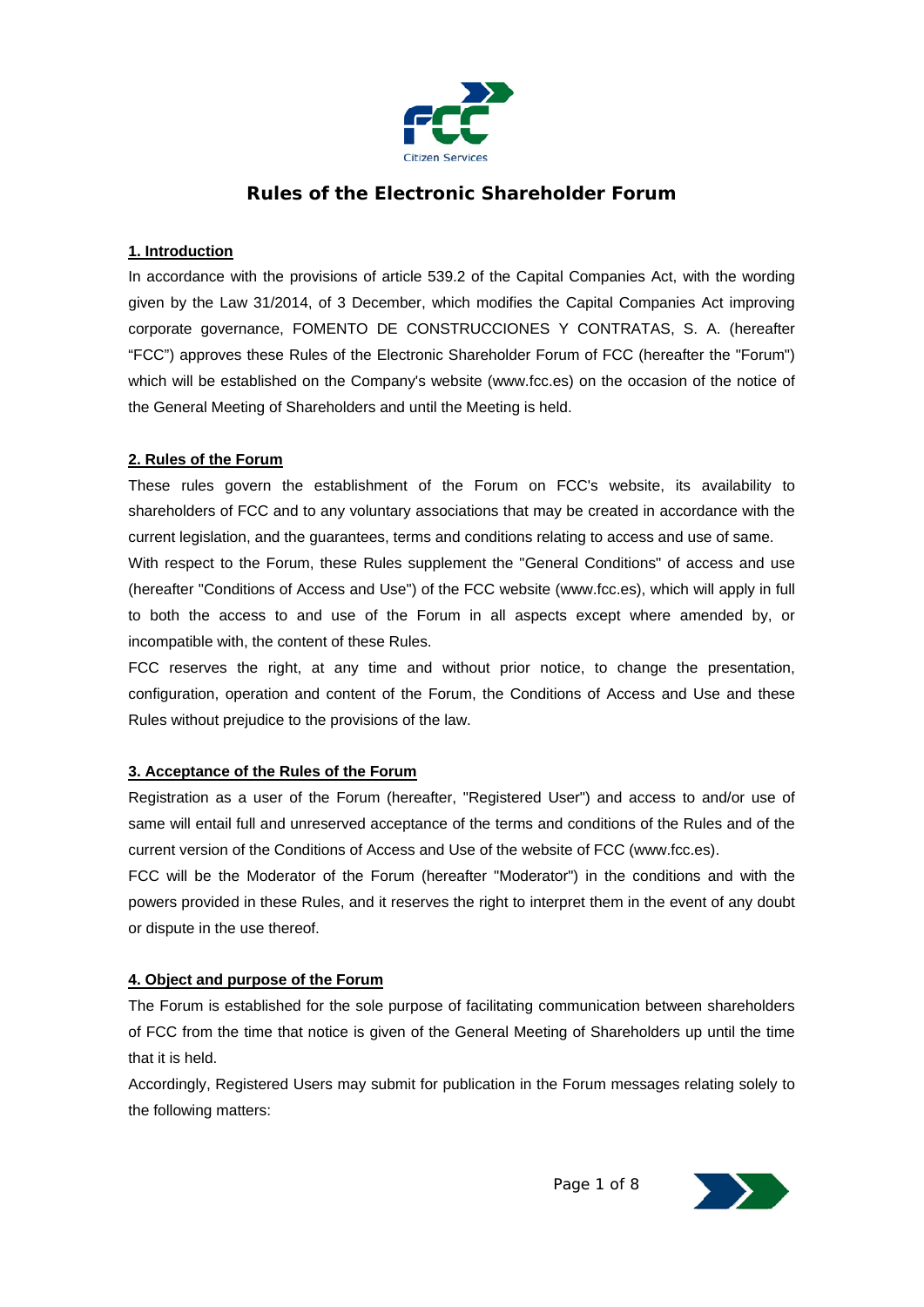

• Proposals for supplements to the agenda announced in the notice of the General Meeting of Shareholders.

• Requests for support for such proposals.

• Initiatives to attain a sufficient percentage in order to exercise minority shareholder rights as provided by law.

• Offers of, and requests for, proxies.

In accordance with article 519 of the Capital Companies Act, with the wording given by the Law 31/2014, of 3 December, shareholders that submit for publication proposals for supplements to the agenda announced in the notice of the General Meeting of Shareholders, including one or different items, will have to represent at least three percent of the company's share capital.

This right will have to be exercised within the following five days of the General Meeting of Shareholders notice publication by due notification which is to be sent to:

FOMENTO DE CONSTRUCCIONES Y CONTRATAS, S.A. General Secretariat Avenida Camino de Santiago, 40 – 28050 Madrid, Spain

Equally, shareholders representing the same percentage can put forward, in the mentioned period and manner, proposals for supplements of items already included in the agenda or that should be included.

In no event will the mere publication in the Forum of a proposal to supplement the agenda entail acceptance of same or, consequently, an amendment of the agenda published in the notice of the General Meeting of Shareholders.

# **5. Registered users**

Access to and use of the Forum is reserved solely for shareholders of FCC and for voluntary associations of shareholders validly established and registered in the special register created by the National Securities Market Commission (hereafter "CNMV") in accordance with Article 539.4 of the Consolidated Text of the Capital Companies Act and other implementing regulations.

In order to access and use the Forum, shareholders and voluntary associations of shareholders must register as a "Registered User" by completing the pertinent Registered Forum User form, accrediting the applicant's identity and standing as a shareholder of FCC or a voluntary association of shareholders duly established and registered with the CNMV as set out in that form.

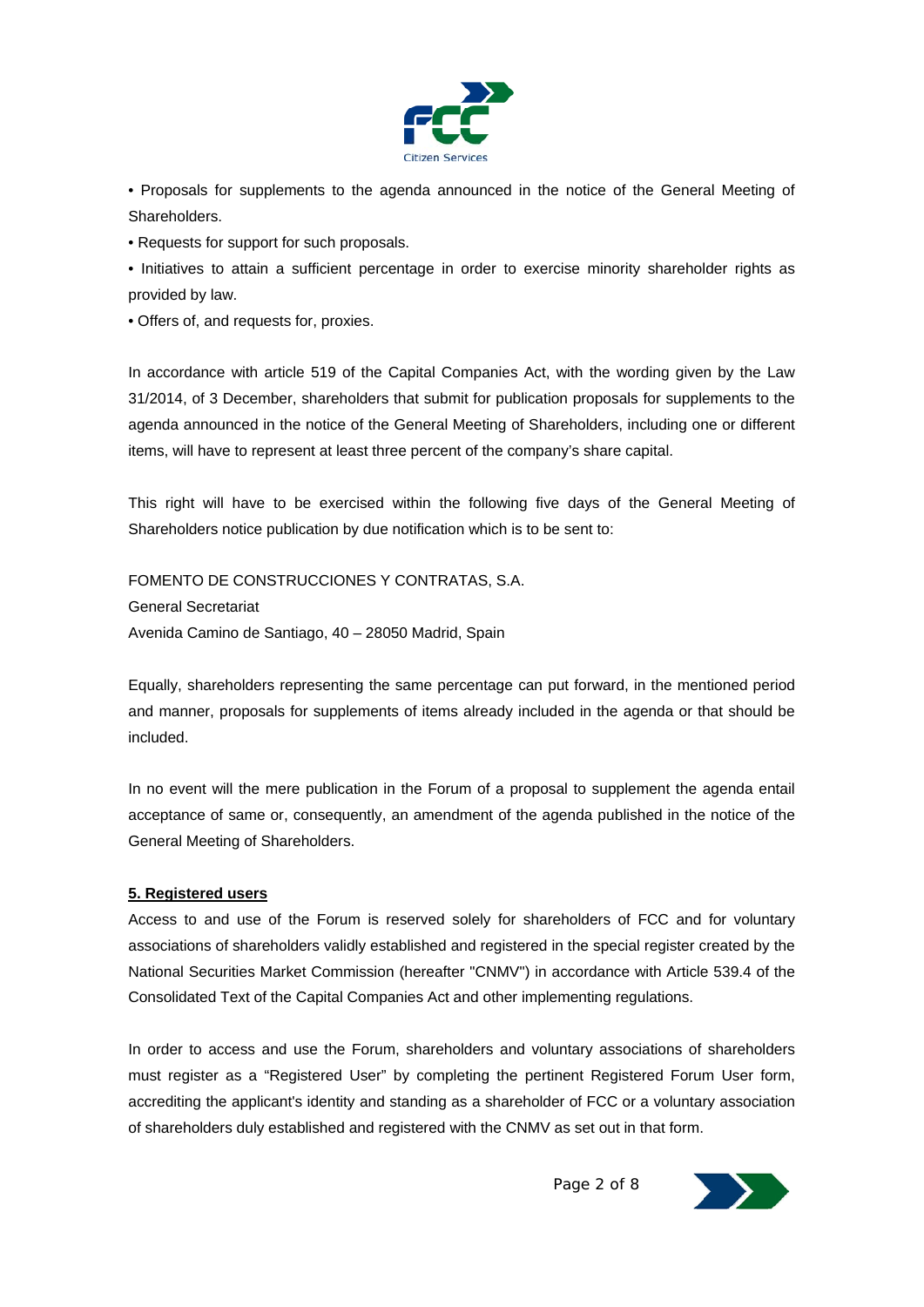

In the case of a shareholder that is a legal person or a voluntary association of shareholders, their representative must provide evidence of his/her standing as such in order to access the Forum.

Access and use of the Forum by Registered Users is conditional at all times upon retaining the status of shareholder of FCC in accordance with the applicable regulations or of a duly established and registered voluntary association of shareholders.

If at any time FCC, in its capacity as Forum Moderator, has any reasonable doubt about the compliance with these conditions by any Registered User, it may demand that the User provide evidence that it meets those conditions, and may request the provision of such information or documentation as may be considered appropriate in evidence of the conditions provided herein.

The Moderator may demand additional information from, and suspend or cancel the account of, any Registered Users who, in the Moderator's opinion, fail to fulfill those conditions.

Communications made by shareholders who subsequently cease to be shareholders prior to the corresponding General Meeting (hereafter "former shareholders") will be removed automatically, as will any messages relating to or linked to them.

# **6. Access to the Forum and publication of messages**

# **1. Right to access the Forum**

All Registered Users will have access to the Forum and may view the messages posted there. The Forum's sole purpose is to publish the messages posted by Registered Users in relation to the matters listed under "Object and purpose of the Forum" and it is not a mechanism for electronic conversations between Registered Users or a virtual debating chamber.

Therefore, the Moderator will only publish in the Forum messages which are appropriate pursuant to law and the FCC rules of Corporate Governance; comments on such messages will not be published.

# **2. Publication of messages in the Forum**

Any Registered User may file messages on any of the matters set out in section 4 above (Object and Purpose of the Forum).

Messages must be submitted in text only format and, once published, may be viewed by all other Registered Users.

Messages by Registered Users are posted on a personal basis and, with the exception of legitimate shareholder associations, messages received from shareholders' representatives, shareholder groups and alliances, depositories, financial intermediaries, and other parties acting on behalf or in the interests of shareholders will not be published.

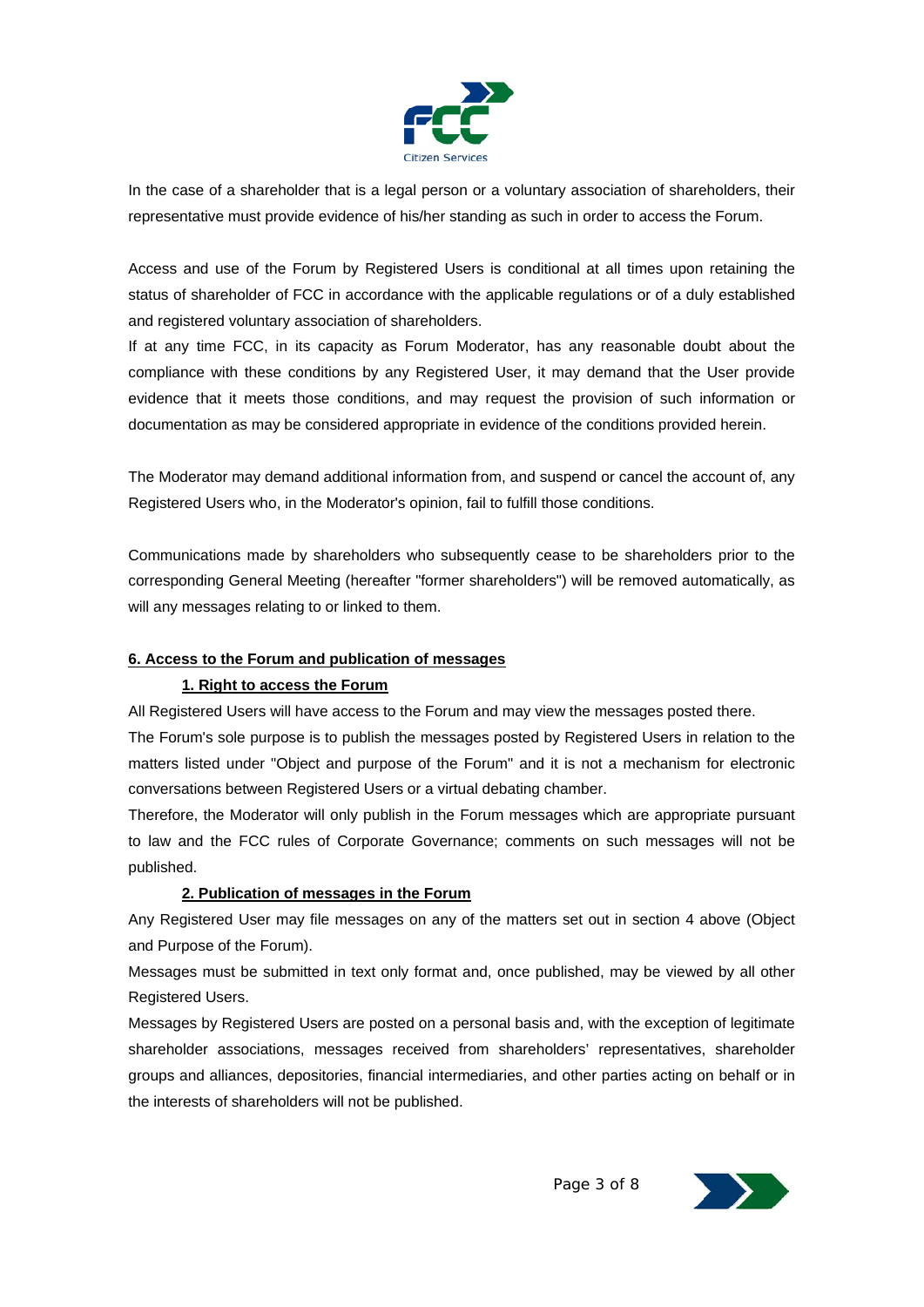

Messages for publication must be submitted using the forms provided for this purpose in the Forum, which will include:

- Identity of the Registered User sending the message.
- Text of the message, indicating concisely the content of the initiative.
- Succinct justification for the message.

To all messages filed by Registered Users, the Moderator will add their identity (full name, in the case of natural persons; legal name, in the case of legal persons; and name and registration number with the CNMV, in the case of shareholder associations; in the latter two cases, it will also indicate the identity of the representative and, in all cases, the e-mail address and any information that was requested in the registration form).

Any communication published in the Forum must include the identification of the Registered User who files it (whether a natural person, legal person or shareholder association), in the terms and extent indicated in the preceding paragraph, stating the date and time of posting.

When a Registered User posts a message, they are deemed to accept liability for it and to warrant that its content is lawful and in accordance with the law and these Rules and in good faith, that he/she has all the necessary permits and permission to post such a message, and that it does not violate any rights of third parties.

The Moderator may check that any message which is filed complies with the law and these Rules and that it is made in good faith; the Moderator may refuse to post in the Forum, or delete from it, any message which it considers does not conform to these principles. The Moderator may also answer any message made by Registered Users to the e-mail address provided by the Registered User or by any other means of communication it deems appropriate.

#### **3. Content of messages**

Registered Users must use the Forum in full compliance with current legislation, with the object and purpose of the Forum as set out in section 4 above (Object and Purpose of the Forum), and in good faith.

Consequently, conduct expressly prohibited on the Forum includes, but is not limited to, the following:

• Any attack on the legitimate rights, assets or interests of FCC, other Registered Users, and third parties, such as their intellectual and industrial property rights, religious freedom, honour, reputation, and privacy, protection of their personal data, and any other legal assets, rights, or interests protected by law.

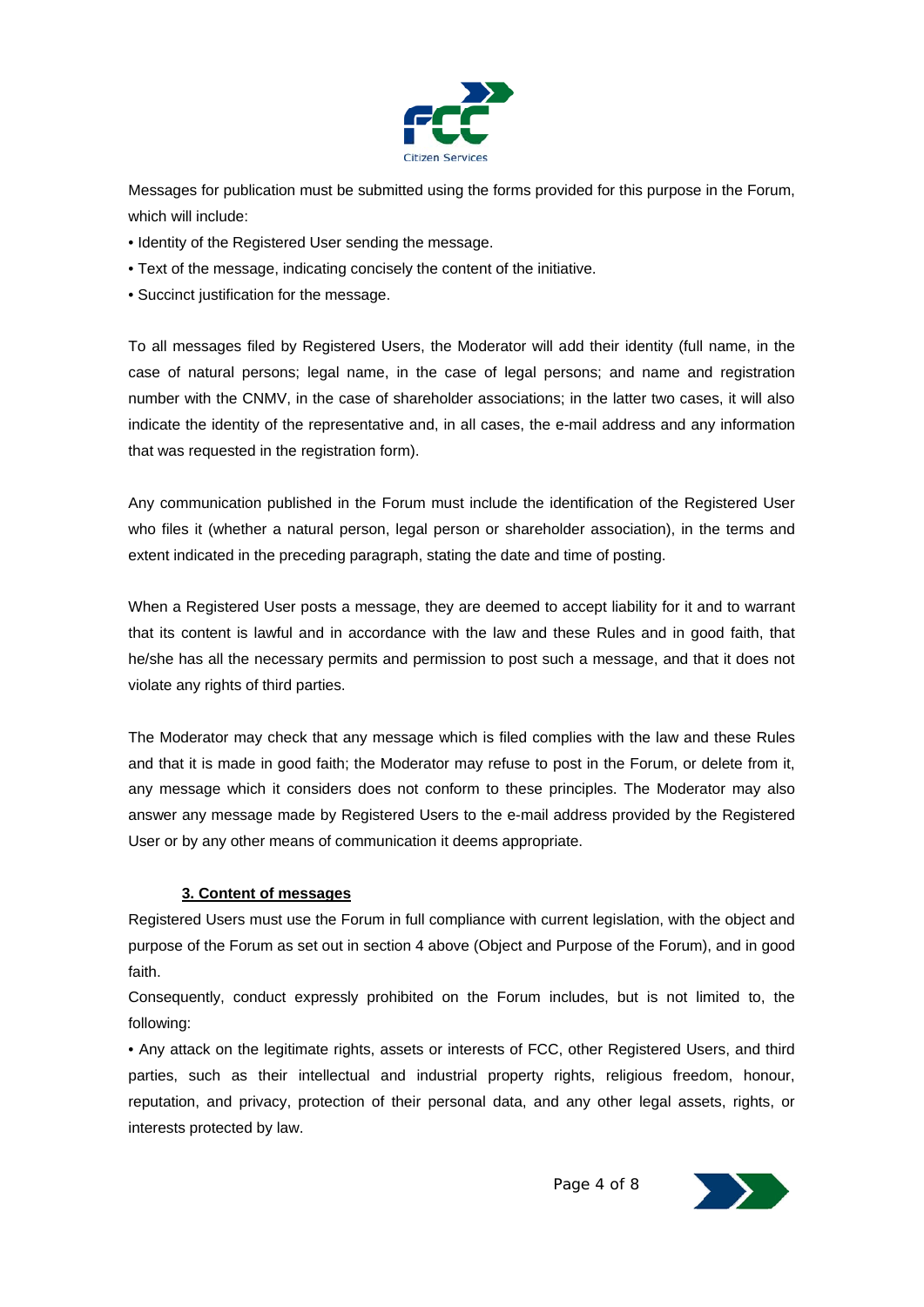

• The posting of personal data or information belonging to third parties without the informed consent of the owner, and identity theft.

• The posting of content or statements which are discriminatory, racist, sexist, violent, xenophobic, or otherwise degrading or offensive.

• The posting of any material that is inappropriate or not in good faith.

• The provision of information of any kind aimed at the commission of criminal, civil, or administrative offences.

• The performance of any action (or the supply of information to third parties) that makes it possible to evade technical restrictions placed on the Forum's platforms or programmes for the purpose of preventing unauthorised use.

• The posting of content or material without the necessary authorisation of the owners of the intellectual or industrial property rights to such content or material.

• Damaging, disabling, overloading, or hampering the running of the Forum or the computer systems of FCC, other Registered Users, or third parties, as well as the documents, files, and any content stored on such computer systems (hacking), and preventing the normal use of the Forum by other Registered Users.

The posting of any kind of publicity or advertising by Registered Users is absolutely forbidden.

Any Registered User who becomes aware that content that is available on, or supplied through, the Forum is unlawful or in violation of the Rules or not in good faith may notify the Moderator through the contact e-mail mailbox referred to in the "Contact e-mail" section (section 12 of these Rules), but this will not entail any liability for FCC even if it does not take any action in this regard. Registered Users undertake to use the Forum diligently, properly, and in compliance with the Law and these Rules and in good faith, in accordance with the purpose of the Forum as described in section 4 above (Object and Purpose of the Forum).

# **4. Deletion of messages following the General Meeting**

At 00.00 hours on the date of the General Meeting of Shareholders, the Electronic Shareholder Forum that was opened at the time of giving notice of the Meeting will be closed, and the Moderator reserves the right to remove and delete all messages contained in the Forum.

# **7. Scope of the Forum**

The Forum is not a channel for communication between FCC and Registered Users. Accordingly, under no circumstances will any message sent or published in the Forum be deemed to constitute service of notice on FCC for any purpose, particularly for the exercise of any rights

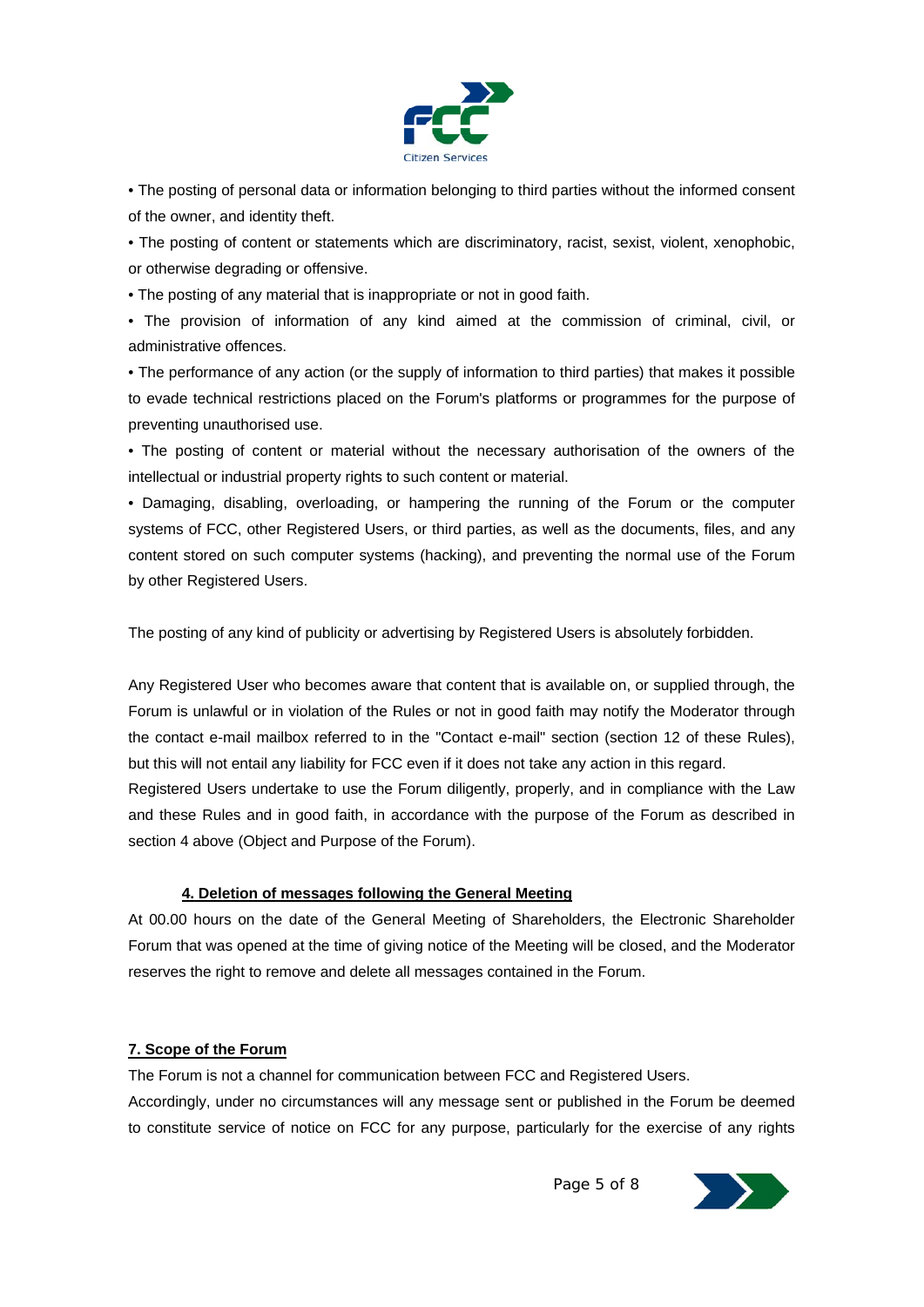

possessed by the Registered Users, whether individually or collectively, and it will not be deemed to fulfill the requirements of the law or of FCC's Corporate Governance rules for the exercise of any rights or the implementation of any shareholder initiative or action.

Any rights or powers that the shareholders wish to exercise must be exercised through the instruments established by law, in accordance with the provisions of the law and the FCC Corporate Governance rules, and the Forum will not, under any circumstances, be a valid instrument for this purpose.

#### **8. Moderator's liability**

# **1. Extent of the liability of FOMENTO DE CONSTRUCCIONES Y CONTRATAS, S.A.**

FCC accepts no liability for the accuracy, truthfulness, currency, lawfulness or relevance of the messages filed by Registered Users or of the messages that are finally published in the Forum, or for the opinions which Registered Users express in such messages.

FCC will accept liability only for its own services and the content directly originated by it and identified with its copyright as a brand or intellectual or industrial property of FCC.

By accessing and/or using the Forum, Registered Users acknowledge and accept that use of the Forum is, at all times, at their sole and exclusive liability.

The Moderator reserves the right not to publish messages from Registered Users in the Forum and to expel Registered Users from the Forum where their behaviour departs from these Rules.

# **2. Content**

Any Registered User may file messages on any of the matters set out in section 4 above (Object and Purpose of the Forum).

The Moderator has the power, but not the obligation, to oversee the use of the Forum and its content, which is the sole responsibility of the Registered Users who post it. In any event, the Moderator may establish tools for filtering and moderating the content of messages and may remove content in the cases provided in these Rules.

Registered Users will be liable for any damage caused to FCC, other Registered Users or any third party as a result of their access to and/or use of the Forum (including, in particular, the posting of messages) where this is in violation of the current legislation, these Rules or good faith.

#### **9. Absence of licence**

FCC authorises Registered Users to use the intellectual and industrial property rights relating to the software application installed on the server of FCC or of a third party that provides the features comprising the Forum solely for the purposes envisaged in section 4 above (Object and purpose of the Forum) and in accordance with the terms and conditions set out in these Rules.

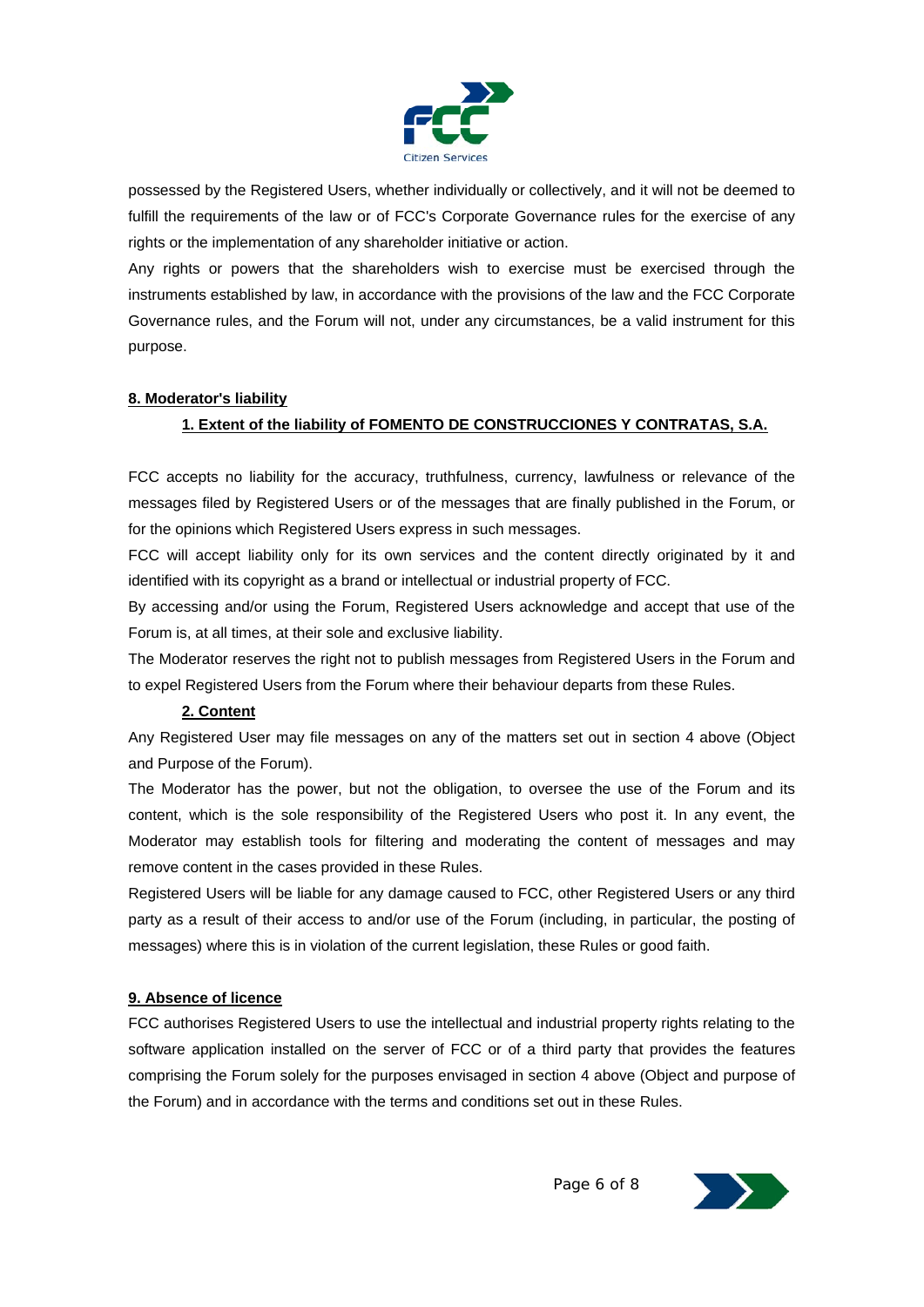

Registered Users may not obtain, or attempt to obtain, access and use of the Forum by means or procedures other than those provided or indicated for this purpose in each case.

FCC does not grant any kind of licence or authorisation of any type for the use of its intellectual or industrial property rights or any other property or rights in relation to the Forum except as provided in the preceding paragraph.

#### **10. Cost of use**

Access to and use of the Forum by Registered Users is free of charge, without prejudice to the cost to the Registered User of the connection via the telecommunications network provided by the access provider with which the User has a contract, which will be borne exclusively by the User.

#### **11. Contact e-mail**

Registered Users who have suggestions or proposals for the improvement of the Forum, who require technical assistance, or who wish to report content that is in violation of these Rules may send an e-mail to the e-mail address of the Company indicated for this purpose in the Forum. The purpose of that e-mail address is to provide service to Registered Users and to improve the Forum's quality, without entailing any oversight or liability on the part of the Moderator.

# **12. Security and personal data protection**

The personal data provided by Registered Users when they fill in the application form for Registered Users of the Electronic Shareholder Forum and/or when they use the contact mailbox specified above, or personal data generated as a result of using the Forum shall be processed by FCC, S.A. (Data Controller), either for a legitimate interest or in compliance the legal obligation specified in Article 539 of the Corporate Enterprises Act, for the following purposes:

- Establish, manage and oversee the Forum's operation as per the provisions in these Operation Rules and the applicable regulations.
- Handle suggestions or proposals for improving the Forum, any potential instances of technical assistance, the Forum's quality improvement and any reported cases of content breaching these Operation Rules.

The data may be processed by third parties that provide maintenance and management services for the platform/Electronic Forum. Only when the content may be subject to administrative and/or court proceedings may the data be disclosed to the competent authorities for investigation, enquiry and confirmation of the facts.